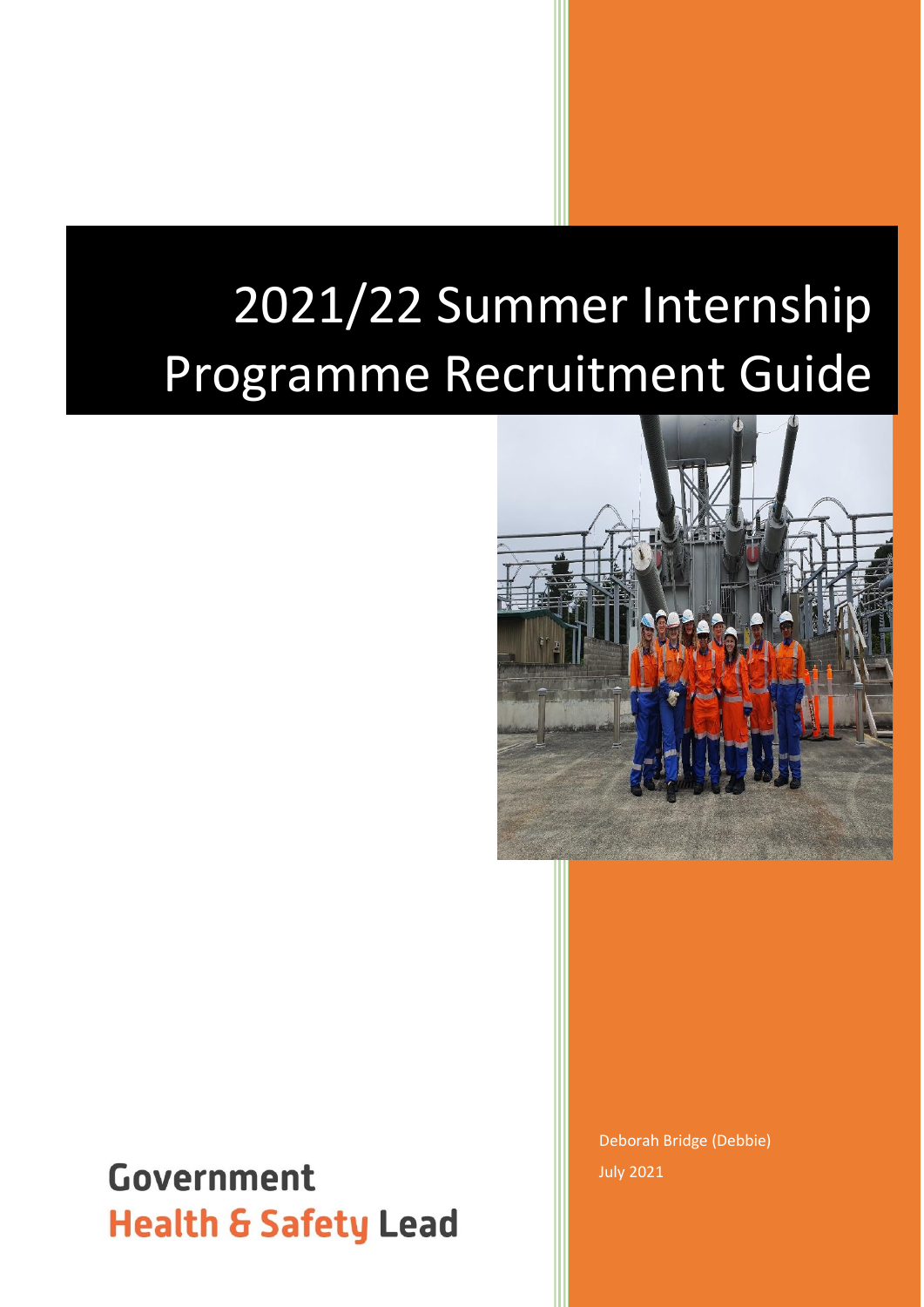### **Contents**

| WHO IS THE GOVERNMENT HEALTH AND SAFETY LEAD? . 2                                                                 |  |
|-------------------------------------------------------------------------------------------------------------------|--|
| ABOUT THE SUMMER INTERN PROGRAMME  3                                                                              |  |
|                                                                                                                   |  |
| PROGRAMME STRUCTURE OUR INTERN PROGRAMME HAS THREE<br>$1 \quad$<br>2.<br>BUILDING A PROFESSIONAL NETWORK  3<br>3. |  |
|                                                                                                                   |  |
|                                                                                                                   |  |
|                                                                                                                   |  |
|                                                                                                                   |  |
| 2021/2022 KEY PROGRAMME DATES  6                                                                                  |  |
| THE 2021/22 AGENCIES PLACEMENTS AND PROJECT WORK                                                                  |  |

<span id="page-1-0"></span>

The GHSL works with 39 core public service agencies to strengthen health and safety performance at an individual agency level, and collectively as a sector.

As a small team of five, based at Ministry of Primary Industries we are also tasked with providing both strategic and practical support to agency Chief Executives and senior leaders to enable their leadership of health and safety for the benefit of all New Zealanders.

For more information about us check out our website **[www.healthandsafety.govt.nz](file:///C:/Users/BridgeD/AppData/Local/Microsoft/Windows/INetCache/Content.Outlook/ELJRB8K9/www.healthandsafety.govt.nz)**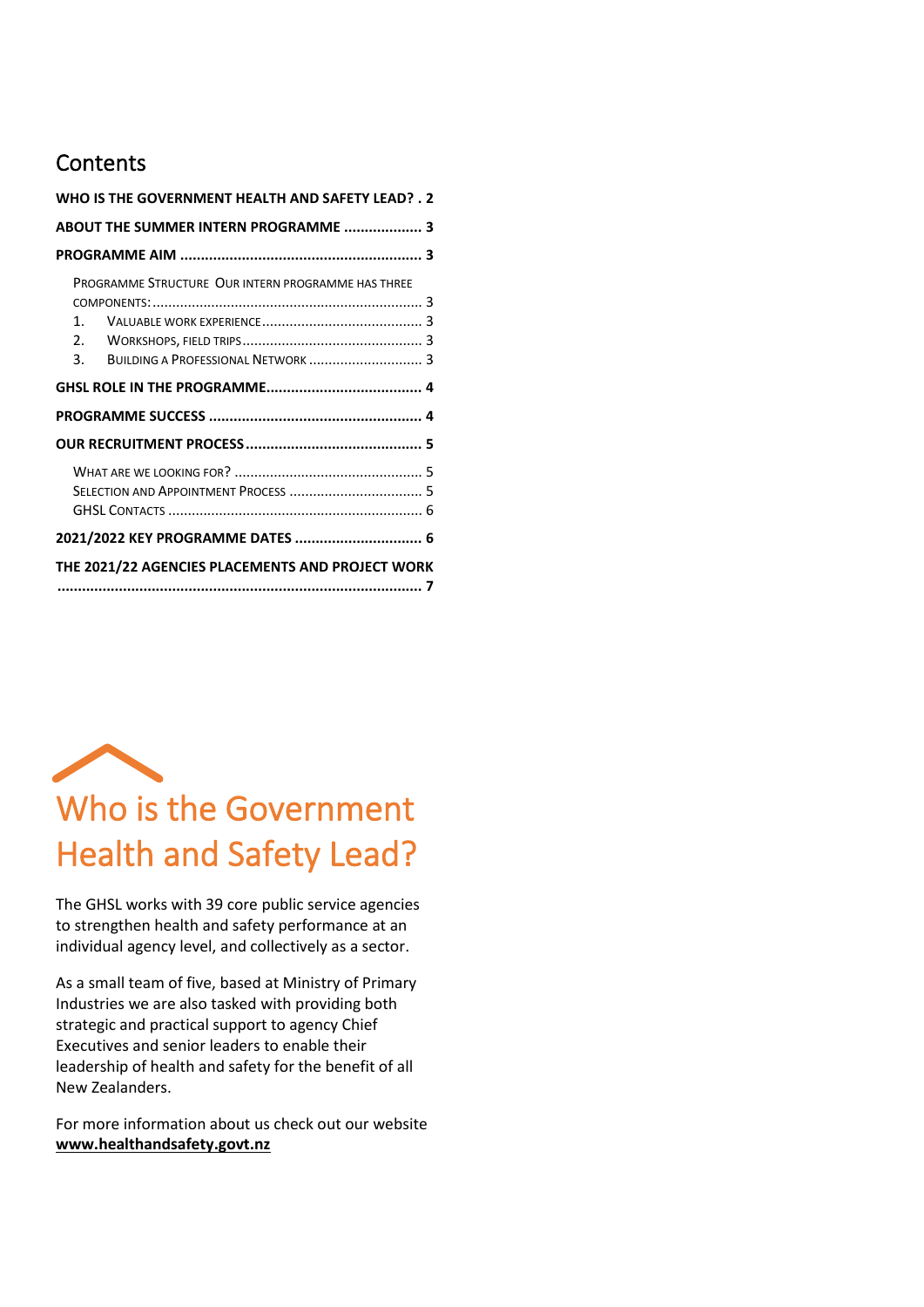<span id="page-2-0"></span>

Our Health and Safety Summer Intern Programme is a key part of the Government Health and Safety Lead (GHSL) workforce development programme, designed to support and provide a pipeline of future passionate health, safety, and wellbeing professionals for the government sector.

This 3-month programme provides a mixture of on the job work experience, showcasing health and safety work across government through field trips and organized events coupled with informative workshops to develop core H&S skills. The programme highlights the importance of Health, Safety and Wellbeing (HSW) in New Zealand and promotes the profession. Programme details:

- ➢ Recruitment starts on 30 July 2021
- ➢ Programme runs from 22 November 2021 to 18 February 2022.
- ➢ Interns can be based in Auckland or Wellington.
- $\triangleright$  Interns are employed up to 14 weeks on fixed term full time contracts
- $\triangleright$  Salary will be \$22.75 per hour (as of 1 Sept 2021 living working wage).

<span id="page-2-1"></span>

Our aim of our Summer Intern programme is to 'showcase health, safety and wellbeing as a potential career for students within the public sector'.

This will be achieved by all our interns being offered placements within a Health, Safety and Wellbeing team within a government agency. By the end of our programme we expect all our interns to have achieved:

 $\triangleright$  An understanding of why health, safety and wellbeing is important

- Gained exposure to relevant work experience in health, safety, and wellbeing
- ➢ Understand the breadth and complexities of health, safety, and wellbeing within the government context
- ➢ Opportunity to have contributed a valuable piece work within a diverse and interesting organisation.
- Started to build their own professional network



# <span id="page-2-2"></span>Programme Structure

Our intern programme has three components:

#### <span id="page-2-3"></span>1. Valuable work experience

All our interns are paid the living working wage and employed by a government HSW team. The intern is provided meaningful health, safety and wellbeing work that exposes them to the type of activity carried out daily within a government agency. Typically, an intern would expect to have ownership of an assigned project or a few smaller projects/pieces of work to be completed by the end of the internship programme, with may include additional tasks assigned by the agency.

#### <span id="page-2-4"></span>2. Workshops, field trips

Interns are given the opportunity to attend a schedule of activities, networking events and field trips to enable interns to gain insights into a range of contexts where health and safety is applied. Our field trips are invaluable source of learning to bring HSW to life, showing how their theoretical knowledge can be applied to real-life workplace day-to-day situations e.g. managing risks, hazard identification, and overlapping duties.

#### <span id="page-2-5"></span>3. Building a Professional Network

Another part of our programme is around our interns building relationships and networks. Interns are encouraged to actively network with each other; whether its meeting for lunch or coffee after work, collaborating on projects or initiatives or networking across the HSW community through GHSL intern events.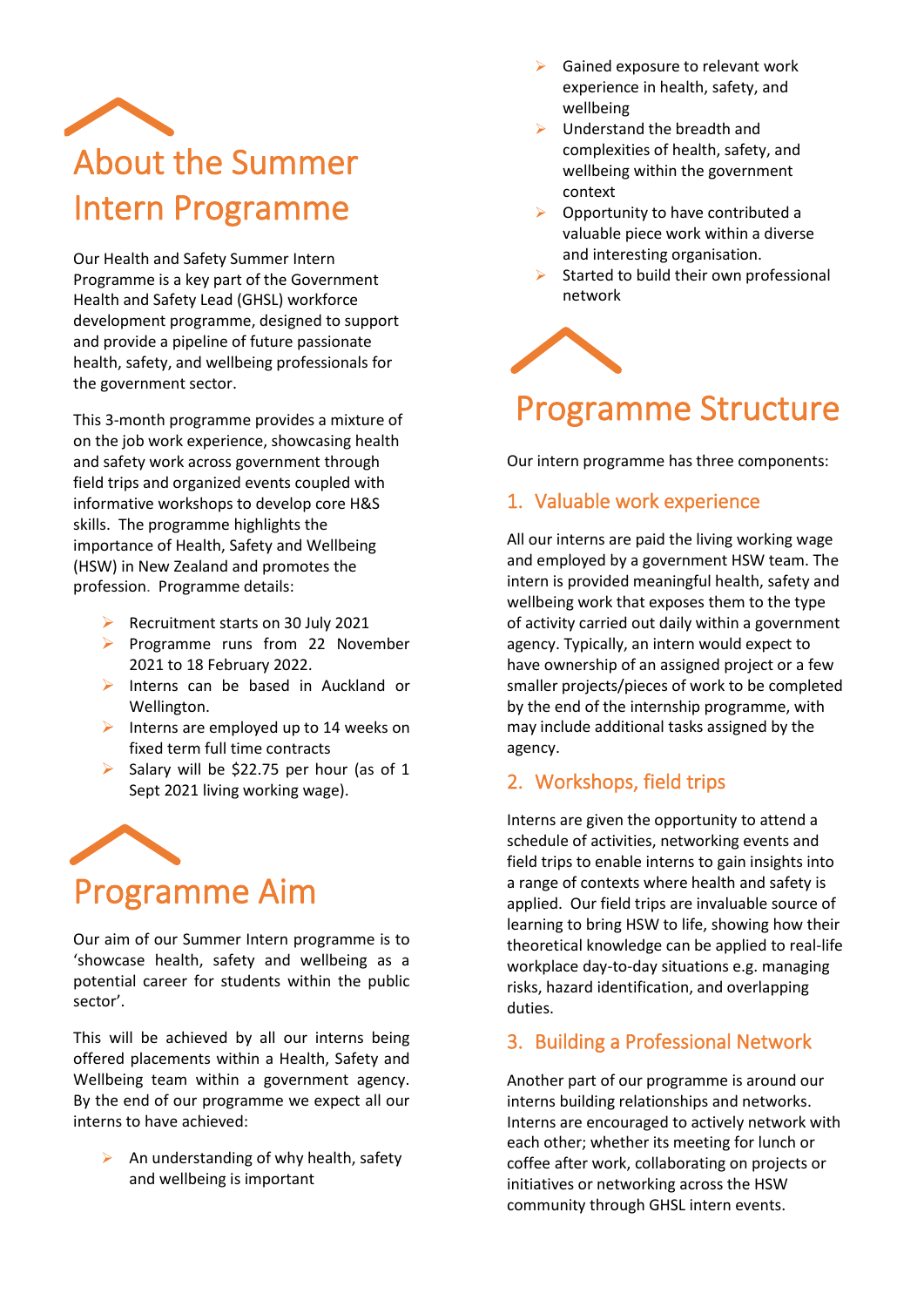<span id="page-3-0"></span>

The GHSL is responsible for coordinating the summer intern programme on the behalf of our agencies participating that year. We are the main point of contact for all programme events. During the whole internship programme you will be provided with support, help and guidance from the GHSL, your agency and manage.



# <span id="page-3-1"></span>Programme Success

The programme is now in its fifth year. Following a successful trial in 2017 and full programme in 2018, the Government Health and Safety Lead Summer Internship Programme has become a fixed sector initiative which continues to build on the capability and capacity gap initially identified.

Every year we see an increase in applicants applying for the programme. We generally receive approximately 150 applications for 10+ places.

Over the last four years, many of our interns have been successful in gaining employment with their host agency or with other public sector agencies. For example, we have had a total of **59** interns participate in the programme, with **44%**  in H&S positions (**39%** in government) and **5%** working in H&S positions not in government.

We have also been successful with a number of interns have also gone on to study H&S related courses, and many have continued into H&S focussed roles as a result of exposure to the programme – a success for the New Zealand H&S community as these participants indicated they would not have otherwise entered this career pathway.<sup>1</sup>

We are very lucky to have agencies who value the contribution that interns can make to their work

programmes. As agencies have reported the significant benefits they've receiving from a dedicated intern resource who is committed to learning more about health, safety, and wellbeing, and to complete a significant piece of work or project for the agency over the course of the internship.



*In June 2021, we won the Safeguard New Zealand Workplace H&S Award in the leadership category for our H&S Intern programme.*



*GHSL 2019/20 Summer Interns with Ray Smith Director General, MPI*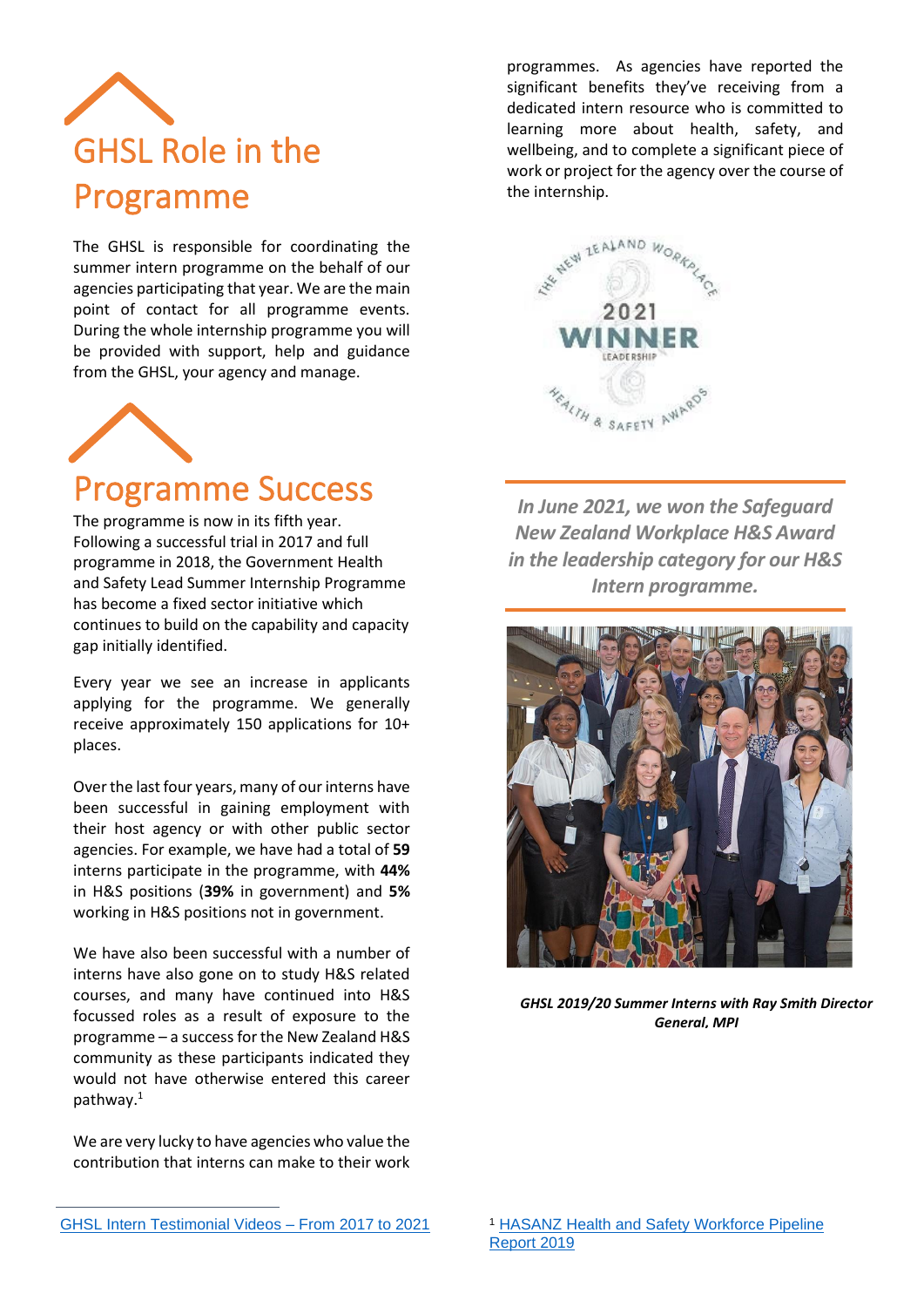<span id="page-4-0"></span>

We start recruiting from 30 July 2021 to 21 August 2021. We understand that students have busy schedules, so you have three weeks to submit your application.

There are four stages to our selection process. This enables us to identify the key attributes and skills, our agencies are looking for when selecting a health, safety, and wellbeing interns to join their teams for this programme. Our recruitment stages are:

- **1.** Submit your application form
- **2.** Complete a self-taped video interview
- **3.** Attend an interview with our agencies
- **4.** Complete pre-employment checks such as references and vetting checks (if required by your agency)

#### <span id="page-4-1"></span>What are we looking for?

We don't expect our interns to have any prior health and safety knowledge or experience but relevant study and an interest in this field is a must. Candidates must be:

- $\triangleright$  Studying in New Zealand for an undergraduate degree in health science, health and safety, health, psychology, or human resources.
- ➢ Moving into their third, fourth or final year of undergraduate study. As we want to have students who have studied or completed one more paper in health, health science, occupational health and safety, psychology, or a related area of study.
- ➢ Be available to **work full time** in either Wellington or Auckland from 22 November to 18 February 2021 (excluding the Christmas/new year holidays)
- $\triangleright$  Be eligible to live, study and work in New Zealand

We advertise our internship programme on platforms such as [Government Jobs website,](https://jobs.govt.nz/) NZ Uni Career Hub and Career Portal for Ministry of Primary Industries. All applications will be managed through the [Ministry of Primary](https://careers.mpi.govt.nz/)  [Industries](https://careers.mpi.govt.nz/) website.

#### **Application information**

We ask you to provide a CV, covering letter, academic transcripts. You will need to select your top three agencies you are most interested to work with.

Try and include in your covering letter a bit about why you're interested in health and safety, what agencies and projects are of specific interest to you. This might include.

- ➢ Risk assessment and management
- $\triangleright$  Reviewing policy and research
- $\triangleright$  Wellness / wellbeing
- $\triangleright$  Mental health
- $\triangleright$  Data, insights, and reporting
- ➢ General H&S advisory

We want this information so we can try and match you with the right agency, so we can make this the best experience for you and our agencies to participate in.

Check out our list of 2021/22 participating agencies and their requirements see pages 7-9.

#### <span id="page-4-2"></span>Selection and Appointment Process

#### **Shortlisting stage**

Once our advert has closed. We will look to shortlist our candidates as quickly as possible, this can take up to a week or so, depending on the volume of applications we receive.

If you have been successful with your application, we will contact you as soon as we can. So, it doesn't stop you from applying for other opportunities.

#### **Video interview stage**

Candidates who have been shortlisted will be asked to complete a short video interview.

#### **Interview stages**

Interviews to assess interns suitably to be placed in an agency may be conducted via face to face or virtually. Interview dates will commence on week commencing **20 -24 September 2021. Please Keep this date free.**

#### **Notifying our candidates**

We don't like keeping candidates waiting so you will be advised asap whether you have been application has been successful at any stage.

#### **Preferred Candidates and Reference Checks**

Your selected agency will contact you to inform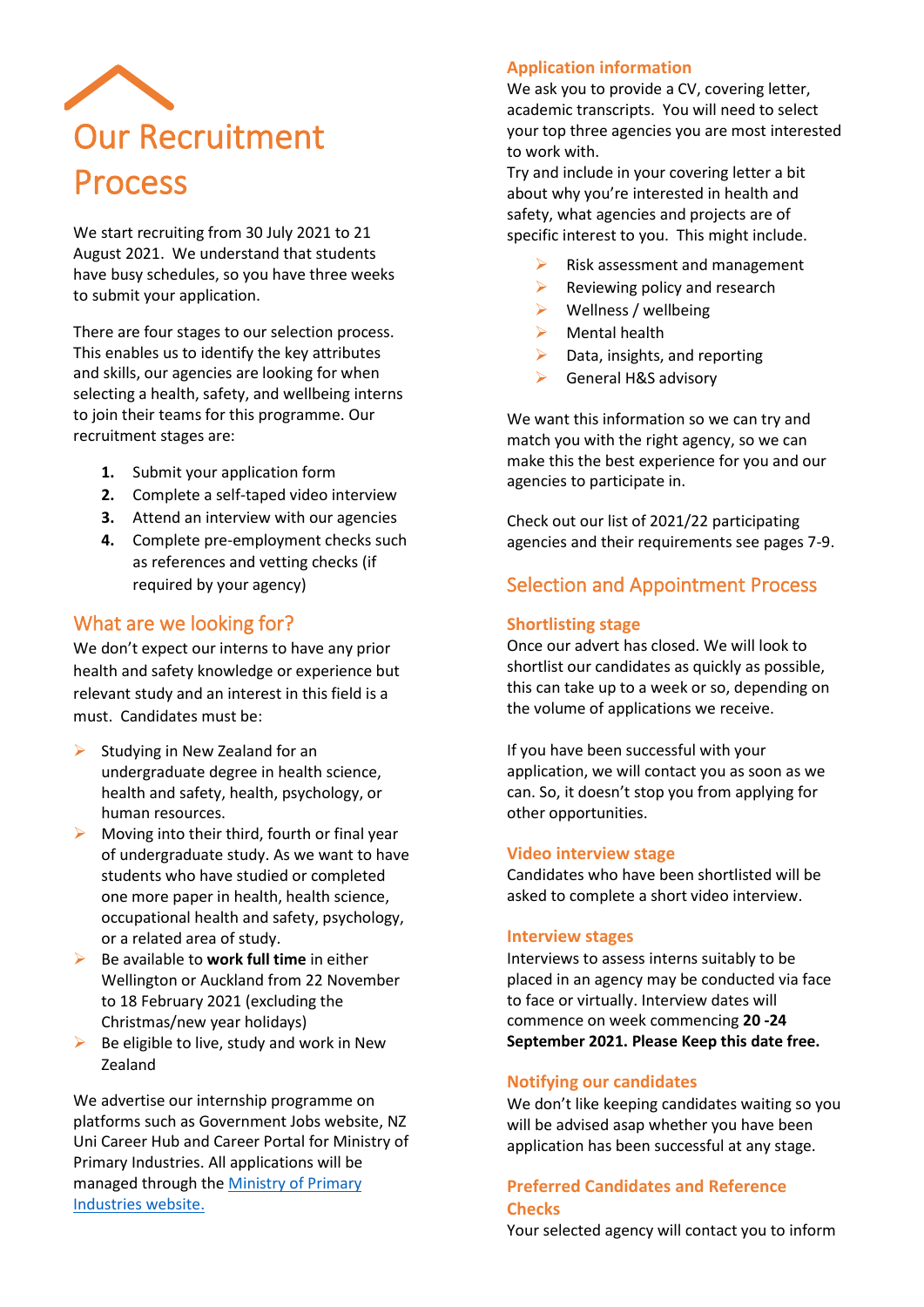you that you're their preferred candidate and will start their reference check procedures. Please note some agencies may ask for Police vetting and/or criminal history checks to also be completed.

All reference checking procedures must be completed by your assigned agency prior to any employment being offered. Each agency will make separate offers of employment and these may vary slightly. The GHSL has recommended that salaries will align to the minimum living wage as at September 2021 will be \$22.75 per hour.

#### **Important Christmas Holidays Information**

Most agencies will have a shut-down period over Christmas / New Year. So, you'll need to speak with your manager about your pay over this period - you'll be paid for all public holidays, but some agencies may ask you to take (unpaid) leave on the days in between.

#### **Support provided**

The GHSL will be here to support you throughout this programme, but we recognise and respect the employer/employee relationship is between interns and your manager/agency. This means we'd generally encourage you to raise any issues with your manager first, however we can support you with this if required.

#### <span id="page-5-0"></span>GHSL Contacts

Please contact the Debbie Bridge or anyone at the GHSL Team by contacting us on **0800 HS LEAD or Email**[: ghsl@mpi.govt.nz](mailto:ghsl@mpi.govt.nz) Check out our [website](http://www.healthandsafety.govt.nz/) and link up with us on [social media.](https://www.linkedin.com/company/ghsl)



*GHSL 2019/20 Summer Interns visiting on a field trip*

# <span id="page-5-1"></span>2021/2022 Key Programme Dates

The dates below are shown as a guide as some events have yet to be finalised and may be subject to change.

#### August

➢ Intern Programme is advertised on **30 July 2021**. Applications closing on **21 August 2021.**

#### September

- **Shortlisting**
- ➢ Video Interviews
- $\triangleright$  Interview assessments
- ➢ Preferred candidates selected

#### October

- Reference checks and agency vetting process
- ➢ Employment offer made

#### November

- ➢ Programme commences 22 November 2021
- ➢ Induction /Waharoa

#### December/January

- ➢ Programme of Events (schedule TBC) including a mix of development events, field trips and networking.
- ➢ Christmas and New Years' break.

#### February

- ➢ Programmed Events continue (schedule TBC) including a mix of development events, field trips and networking.
- ➢ Programme concludes on **18 February** with a shared lunch and presentation event.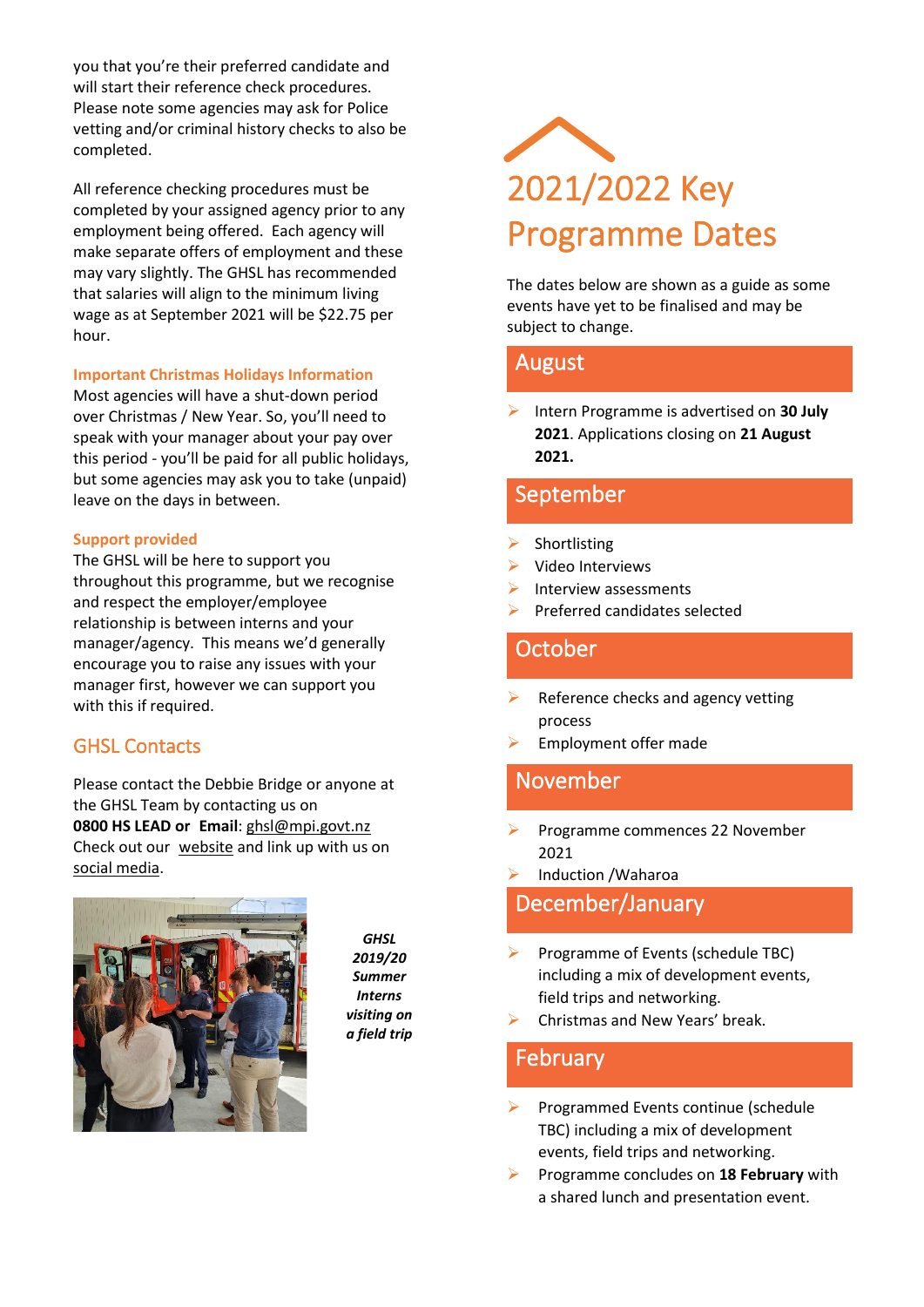<span id="page-6-0"></span>

#### AUCKLAND INTERNSHIPS

New Zealand Customs



Customs is proud to be New Zealand's oldest government department. Customs began in 1870 in Russell where officers collected revenue for the Government. We're also second only to Inland Revenue in collection of revenue, having collected \$15billion last financial year.

Customs has a broad remit in border protection – not only where you see Customs Officers at the airport, but also in intelligence, investigations, and enforcement. Our Revenue and Assurance group conduct regular audits of businesses, collect duty excise on alcohol, tobacco, and fuel. Customs also undertakes covert surveillance work, intelligence collection and works closely with other agencies including MPI, Immigration and Police. We operate in the maritime environment with specialist officers

**This placement is based:** Auckland, at our Head Office

**Number of placements available:** 1 **Your Role and Day to Day duties:**You will be involved in the day to day risk assessment for the service across a range of critical risks and roles. Being a valued team member to give us feedback on the areas that resonate with an intern interested in this area. Your specific project may be around a mini appreciative enquiry survey of younger Customs staff to gauge their views on how they have learned about risk, controls and their own practices and the effectiveness of those in the real environments.

# Kāinga Ora Homes and **Communities**

Kāinga Ora Homes and Communities

The outcomes we are asked to achieve as Kāinga Ora Homes and Communities (Kāinga Ora) go beyond being a social landlord or urban development agency. Our legislative framework puts in place operating principles that enable us to have a much larger impact on New Zealand and the quality of New Zealanders' lives. Our core purpose as an organisation is to make a positive difference in people's lives. 189,000 people live in our homes and we own or manage 66,000+ properties.

**This placement is based in:** Auckland, at our Head Office

#### **Number of placements available:** 1

**Your Role:** You will be working in the Safety Support and Wellbeing Team (~50 people) which includes Health, Safety, Security, Facilities, Fleet and Travel functions.

#### **Your day to day duties:**

The intern will be provided work including assisting with research for Deep Dive Risk Reviews and Basic Risk Reviews, contributing to awareness campaigns and building our understanding of work as done. The intern will have opportunities to see a wide variety of roles in action both within the SSW Team and the wider organisation.

#### WELLINGTON INTERNSHIPS

### Department of Internal Affairs



Te Tari Taiwhenua **Internal Affairs** 

The Department's purpose is to serve and connect people, communities, and government to build a safe, prosperous, and respected nation. It's all about helping make Aotearoa better for New Zealanders.

**This placement is based in:** Wellington, at our head office.

**Number of placements available**: 1 **Your Role:** You will be working as part of a team working with Health and Safety Advisors in both our BAU and Wellbeing, Health and Safety Maturity Uplift programme (WHASMU) teams.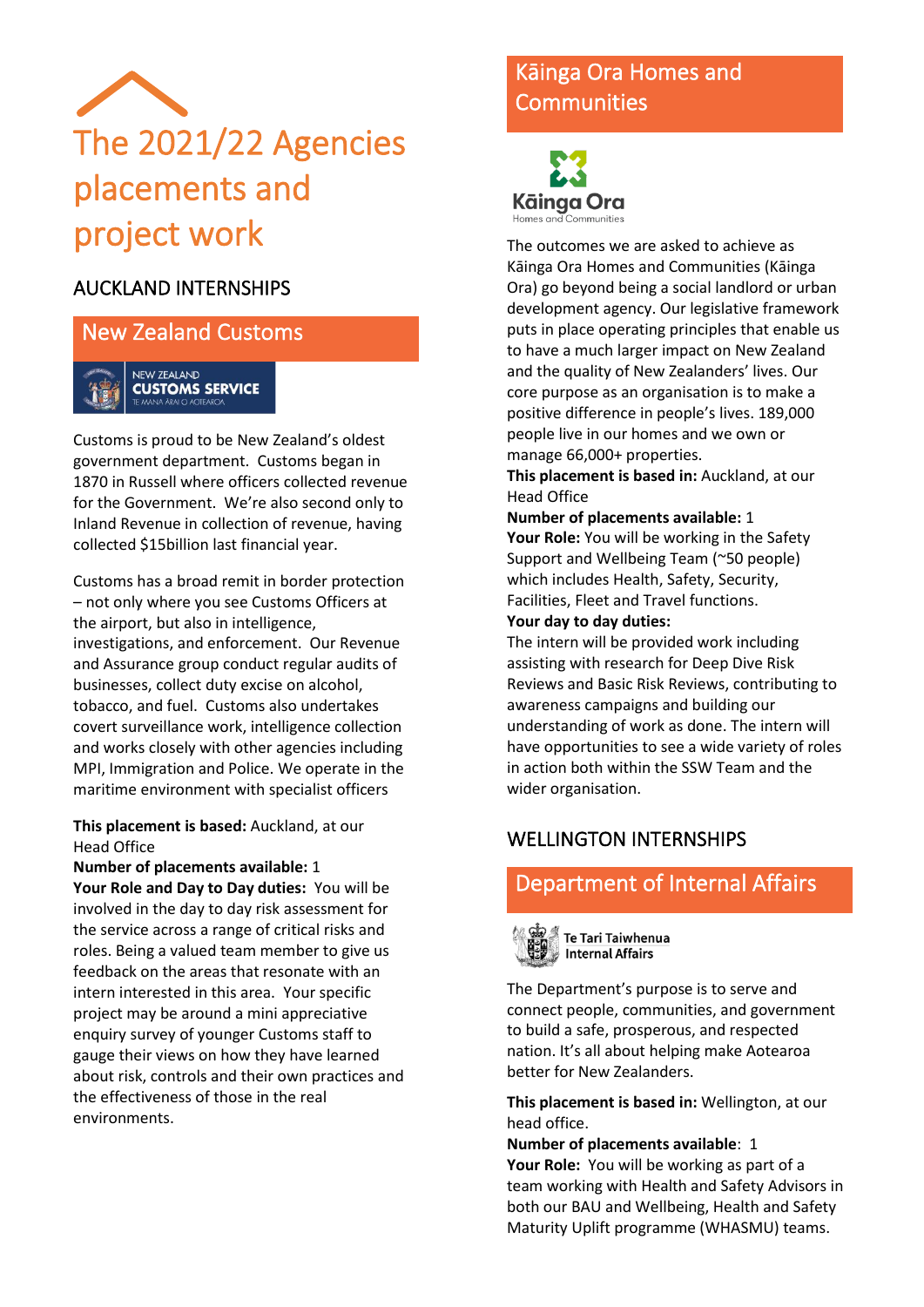Our vision is of being a healthy and safe workplace that is constantly improving. A workplace that is reflective of our Mātāpono and our principles, which talk about our strength together, care for others and our wellbeing, health and safety.

**Your day to day duties:** Will be to assist the teams with tasks that will have a direct impact on the way DIA approaches Health & Safety now and into the future. Your role will be varied but will include working on health and safety risk management, including our critical risk programme, worker engagement and participation, and further development of our leadership team.

## Government Health and Safety Lead

The Government Health and Safety Lead provides practical support to chief executives and senior leaders of 39 government agencies to enable their personal leadership of health and safety for the benefit of all New Zealanders.

**This placement is based in:** Wellington, at our head office.

**Number of placements available**: 1

**Your Role:** The GHSL intern placement is unique as its not centered around gaining operational experience as you would within other placements, but instead you will gain an overview of how health and safety operates across the public sector.

**Your day to day duties**: Will be varied and as an important member of the team, you will be exposed to a range of initiatives across our work programme. Topics could include work-related driving risk, workplace mental health, preventing violence and aggression in the

workplace, H&S workforce development or creating positive workplace cultures. Also, as the GHSL intern, you will also play an important role to assist the Senior Advisor to create and maintain good working relationships with all our H&S intern cohort and provide additional support if needed at our H&S intern events.

# Ministry of Education

# **<sup>\*</sup> EDUCATION.govt.nz**

The Ministry of Education is the Government's lead advisor on the New Zealand education

system, shaping direction for sector agencies and providers. We shape an education system that delivers equitable and excellent outcomes.

**This placement is based in:** Wellington, at our Head Office

**Number of placements available:** 1 **Your Role and day to day duties:** Our intern will be involved in a project looking into data insights for our vehicle incidents. They will also work with the health and safety team and contribute to: an ongoing project to apply the principles of Te Tiriti o Waitangi and tikanga Māori; an internal compliance audit against the Health and Safety at Work Act 2015; and scoping a SafePlus assessment for the Ministry.

# Ministry for Primary **Industries**





The Ministry for Primary Industries is charged with overseeing, managing, and regulating the farming, fishing, food, animal welfare, biosecurity, and forestry sectors of New Zealand. We help primary industries take advantage of export opportunities, improve sector productivity, ensure the food New Zealand produces is safe, increase sustainable resource use, and protect New Zealand from biological risk.

**This placement is based in**: Wellington CDB in our Head Office

**Number of placements available**: 1 **Your role and day to day duties**: You will be working with MPI's central Health, Safety and Wellbeing Team on specific projects from our work programme, including:

- $\triangleright$  Working with Health and Safety Representatives on the Worker Participation and Engagement Project
- $\triangleright$  Assisting with the implementation of MPI's expanded Occupational Health Monitoring Programme
- $\triangleright$  Setting up and improving health and safety reporting through data gathering, trend analysis, infographics, and data insights.
- $\triangleright$  Working with the Intranet Team to refresh and enhance access to MPI's health, safety, and wellbeing information for all staff**.**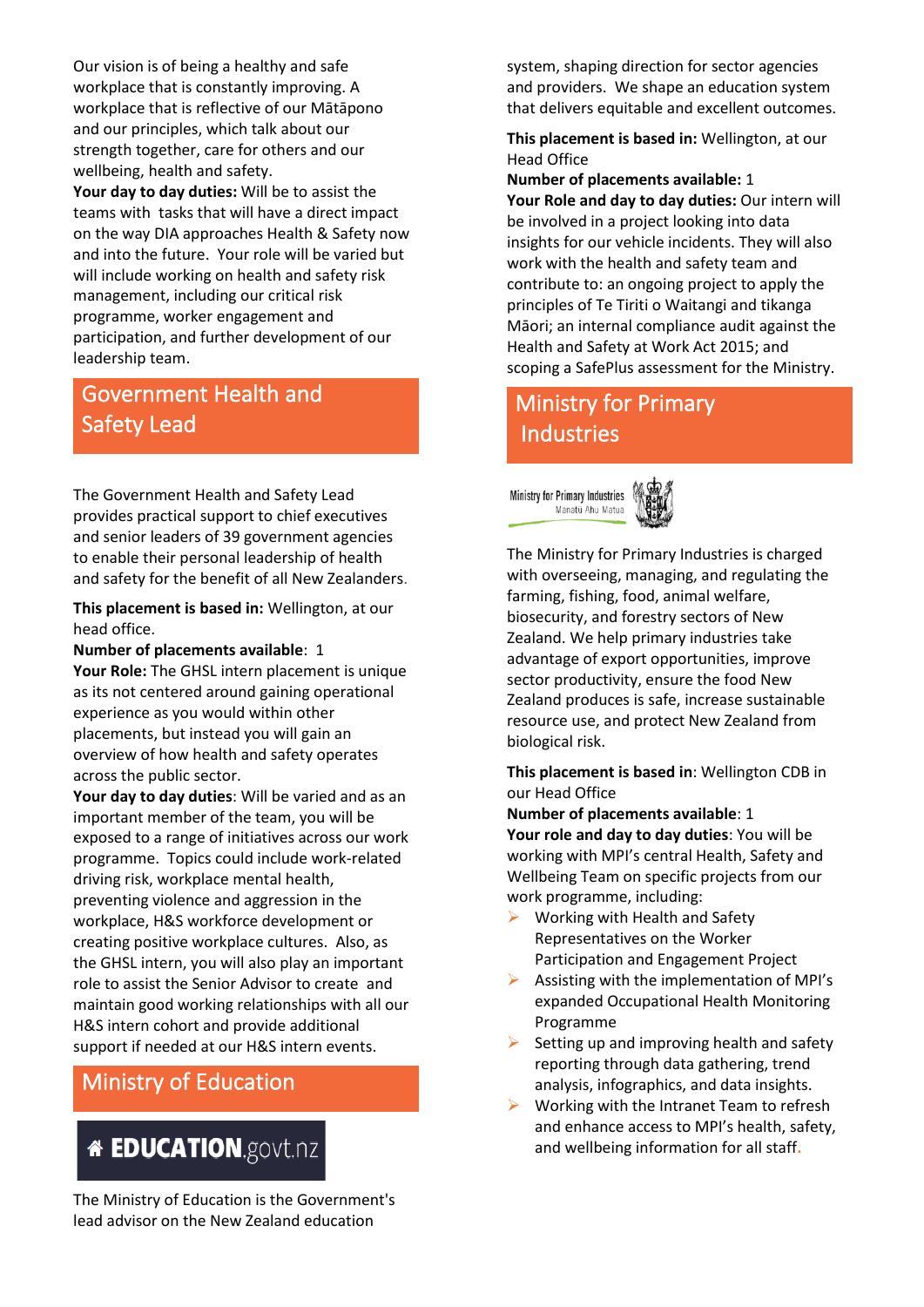# Ministry for Foreign Affair and Trade



The Ministry pursues the Government's international priorities and provide advice to the Government on the implications for New Zealand of what is happening in the world. We build connections with, and influence other countries to advance New Zealand's interests, project New Zealand values and secure the outcomes that matter to New Zealand, delivered across the globe through our network of embassies.

**This placement is based in:** Wellington, at our Head Office

**Number of placements available:** 1

**Your Role and day to day duties**: Our interns will examine how we can support our network of seconded staff, their families and locally employed staff throughout the COVID-19 pandemic, in particular considering the psychosocial risk associated with the disruption to travel, lockdown and in many cases, the ability to live alongside COVID-19 in the new normal. This will provide immediate benefit, but it will also have an enduring and much broader benefit for all our Team Kiwi deployed overseas to represent New Zealand.

## Fire and Emergency New Zealand



Fire and Emergency New Zealand aims to reduce the incidence of unwanted fires and the associated risk to life and property. Protecting and preserving life and preventing or limiting injury, damage to property, land, and the environment, is critical.

Projects and work are yet to be determined. FENZ is a diverse high-risk agency where hazardous substances, mental health and wellbeing is a priority

**Placement is based in**: Wellington, at our Head **Office** 

**Number of placements available**:1 **Your Role and day to day duties**: You will be working with the SHW tram to provide assistance on a number of work programme

initiatives during this internship. Our intern will be involved to:

- $\triangleright$  Supporting work on our Near Miss and Safety initiatives and developing portal content.
- ➢ Supporting our documentation processes (organisation processes)
- ➢ Helping to develop Desk file for Wellbeing team
- $\triangleright$  Assisting with the creation of wellbeing resources

Our ideal intern will have strong interpersonal and communication skills, be process driven, confident, and able to facilitate/interview, enjoy interpreting information, data, and summarizing detail.

# Environmental Science and Research (ESR)

Science for Communities

Environmental Science and Research -ESR is a Crown Research Institute that provides science services and research capability across several science disciplines. Our purpose is to use worldleading science to safeguard New Zealand's health, keep our communities safer, protect our food-based economy, and improve the health of our water and natural environment. We know that great science is safe science, and our Health and Safety Team are the enablers for ensuring our peoples safety is our priority in all we do.

**This placement is based in**: Wellington, at our Kenepuru Science Centre.

**Number of placements available:** 1 **Your Role:** You will be working as a supervised and mentored member of the Health and Safety Team.

**Your day to day duties**: Will vary to business needs but will provide exposure to core practitioner skills through assisting with investigation of incidents, inspections, risk assessments, and health promotion initiatives. You will assist with the facilitation of our worker participation practices and the analysis of our performance data. ESR is committed to the development of resources designed with and for users to increase health and safety competency and autonomy. There will be various opportunities to assist with the design, consultation, and implementation of resources

.